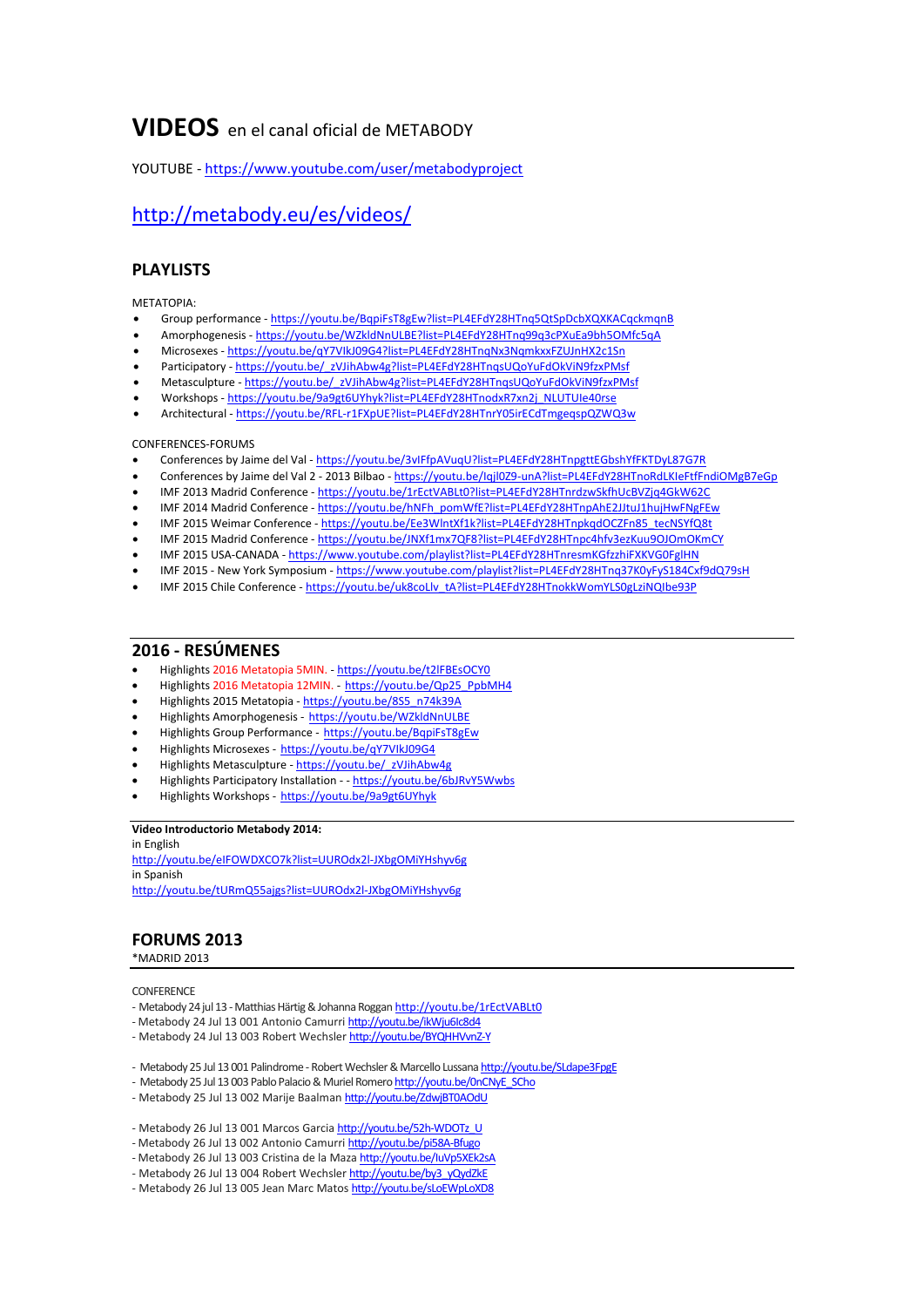- Metabody 26 Jul 13 006 Marije Baalman <http://youtu.be/dV9jmxcRqGw>

- Metabody 26 Jul 13 007 Pablo Palacio [http://youtu.be/AVM4Y07jy9o](http://youtu.be/AVM4Y07jy9o?list=UU1wVnLxWzsNAfzHpP3h7XWA)

- Metabody 26 jul 13 008 Ana Kuntzelman <http://youtu.be/POO32UH7HxA>

- Metabody 26 Jul 13 009 Thomas Dumke [http://youtu.be/Q\\_EiNI8eY-M](http://youtu.be/Q_EiNI8eY-M?list=UU1wVnLxWzsNAfzHpP3h7XWA)

- Metabody 26 Jul 13 010 Alberto Magno [http://youtu.be/MkDEASvMuzI](http://youtu.be/MkDEASvMuzI?list=UU1wVnLxWzsNAfzHpP3h7XWA)

- Metabody 26 Jul 13 Street Performance by Reverso [http://youtu.be/1JJ7TBOtsx0](http://youtu.be/1JJ7TBOtsx0?list=UU1wVnLxWzsNAfzHpP3h7XWA)

- Metabody 27 Jul 13 001 Kevin LaGrandeur <http://youtu.be/XtFklkDwRkk>
- Metabody 27 Jul 13 002 Harmony Bench <http://youtu.be/orgUE54q5wM>
- Metabody 27 Jul 13 003 Federica Frabetti http://youtu.be/quG50IwOluc
- Metabody 27 Jul 13 004 Liana Borghi <http://youtu.be/gtrsQ0Y7DTI>
- Metabody 27 Jul 13 005 Jaime del Va[l http://youtu.be/WOAXudSMJC0](http://youtu.be/WOAXudSMJC0)
- Metabody 27 jul 13 006 Katherine Hayles <http://youtu.be/A6F-VAuZUiQ>
- Metabody 27 Jul 13 007 Katherine Hayles & Jaime del Val http://youtu.be/7ouDNmuQL\_o
- Metabody 27 Jul 13 008 Yvonne Foerster Beuthan [http://youtu.be/sunDHNzCnnQ](http://youtu.be/sunDHNzCnnQ?list=UU1wVnLxWzsNAfzHpP3h7XWA)
- Metabody 27 jul 13 009 Ralph Beuthan <http://youtu.be/quhv4eOwOVI> - Metabody 27 Jul 13 010 Eva Botella [http://youtu.be/z\\_0kF8kyFhw](http://youtu.be/z_0kF8kyFhw?list=UU1wVnLxWzsNAfzHpP3h7XWA)

- -Metabody 27 Jul 13 011 Jan Romportl [http://youtu.be/BnOs7SSbhRc](http://youtu.be/BnOs7SSbhRc?list=UU1wVnLxWzsNAfzHpP3h7XWA) - Metabody 27 Jul 13 012 Nimish Biloria [http://youtu.be/taEYphyZzG4](http://youtu.be/taEYphyZzG4?list=UU1wVnLxWzsNAfzHpP3h7XWA)
- Metabody 27 jul 13 013 Pinar Yoldas [http://youtu.be/1wSZ1s9f\\_YA](http://youtu.be/1wSZ1s9f_YA)
- Metabody 27 Jul 13 014 Ruben Lopez Cano [http://youtu.be/Eym\\_PUrGdMc](http://youtu.be/Eym_PUrGdMc)
- Metabody 27 Jul 13 015 Zach Blas [http://youtu.be/\\_qf57DmxyVg](http://youtu.be/_qf57DmxyVg)
- 

- Metabody 29 jul 13 001 Carlos Ferrera Cuesta <http://youtu.be/NuNWA18-k8Y>

- Metabody 29 Jul 13 002 Carlos Tapia y Marta Lopez Marcos <http://youtu.be/Fc3Yj5gtINQ>
- -Metabody 29 jul 13 002 Carlos Lopez Carrasco & Vicente Muñoz-Reja Alonso http://youtu.be/WXcGQihDdBA

- Metabody 30 Jul 13 001 Jennifer LeMesurie <http://youtu.be/JnC2VI6XVXk>

- Metabody 30 Jul 13 002 Paola tognazzi http://youtu.be/08lQk Q\_Nnw

- Metabody 30 Jul 13 003 Steven Hammer <http://youtu.be/q1ifBfIn6jk>

- Metabody 30 Jul 13 004 Ben Craggs [http://youtu.be/y6rKtvPMKKE](http://youtu.be/y6rKtvPMKKE?list=UU1wVnLxWzsNAfzHpP3h7XWA)

- Metabody 31 jul 13 001 Weaving the web - R+ y Paula Pin <http://youtu.be/vPix5T0DIX4>

- Metabody 31 jul 13 002 Beka Iglesias <http://youtu.be/RvN6Ps5F7Vs>

- Metabody 31 Jul 13 003 Claudia Ossandon http://youtu.be/01o1ELVdlcs

- Metabody 31 Jul 13 004 Martin Reiche [http://youtu.be/C5l2ucT\\_ioQ](http://youtu.be/C5l2ucT_ioQ)

-Metabody 31 jul 13 005 Quimera Rosa<http://youtu.be/UAf3e52h-DA>

#### **\*DRESDEN2013 - <http://vimeo.com/channels/694669>**

- Metabody Interviews - Isabelle Choiniere and Marlon Barrios Solano <http://vimeo.com/88242170>

<http://vimeo.com/channels/694669/88242170>

- Metabody Interviews - Isabelle Choiniere and Enrico Pittozzi - <https://vimeo.com/88392700>

- Isabelle Choiniere »To the modification of corporality that generates corporeality« (METABODY conference 2) <http://vimeo.com/channels/694669/88302140>
- Enrico Pitozzi: »The sonorous cognition of the movement.« (METABODY conference 2) http://vimeo.com/channels/694669/88302136
- Andrea Davidson: »The Metabody as Sensual Experience« (METABODY conference 2) <http://vimeo.com/channels/694669/88302137>
- METABODY conference Intr[ohttp://vimeo.com/channels/694669/88302134](http://vimeo.com/channels/694669/88302134) <http://vimeo.com/88302134>

- Jaime del Val: »Relational & Multi-Dimensional Perception« (speech at METABODY Conference 2) <http://vimeo.com/channels/694669/88375539>

- Stefan Lorenz Sorgner: »Birth and Death of Dualistic Media« (speech at Metabody Conference 2) <http://vimeo.com/channels/694669/88375538>

-<br>Pablo Palacio & Muriel Romero – Kouros (METABODY WORKSHOP 1) http://vimeo.com/channels/694669/88393056 <http://vimeo.com/88393056>

# **FORUMS 2014**

## **\*GENOA2014**

- IMF2014 Genoa <https://youtu.be/MuaW1JTS3dg>

- IMF 2014 Genoa Presentation Metabody project by Jaime del Va[l https://youtu.be/-R47Lmr7WJg](https://youtu.be/-R47Lmr7WJg)

#### **\*MADRID2014**

- Introducción - Proyecto Metabody - Foro Internacional Metaboy - IMF 201[4 https://youtu.be/tURmQ55ajgs](https://youtu.be/tURmQ55ajgs)

- Introduction Metabody Project - International Metabody Forum - IMF 2014 <https://youtu.be/eIFOWDXCO7k>

- Medialab Workshop - Common Bod[y https://youtu.be/DTdvd0yUF5g](https://youtu.be/DTdvd0yUF5g)

Subprojects:

Reverso

- Microsexes Abstrac[t https://youtu.be/bxgQuY\\_ZbWc](https://youtu.be/bxgQuY_ZbWc)
- Microsexes Subjetive <https://youtu.be/g2-ITDK46cU>
- Disalignments Indeterminate Body <https://youtu.be/m0UcmLT0NXE>
- Metabody Amorphogenesi[s https://youtu.be/ZEZCbvAIzSM](https://youtu.be/ZEZCbvAIzSM)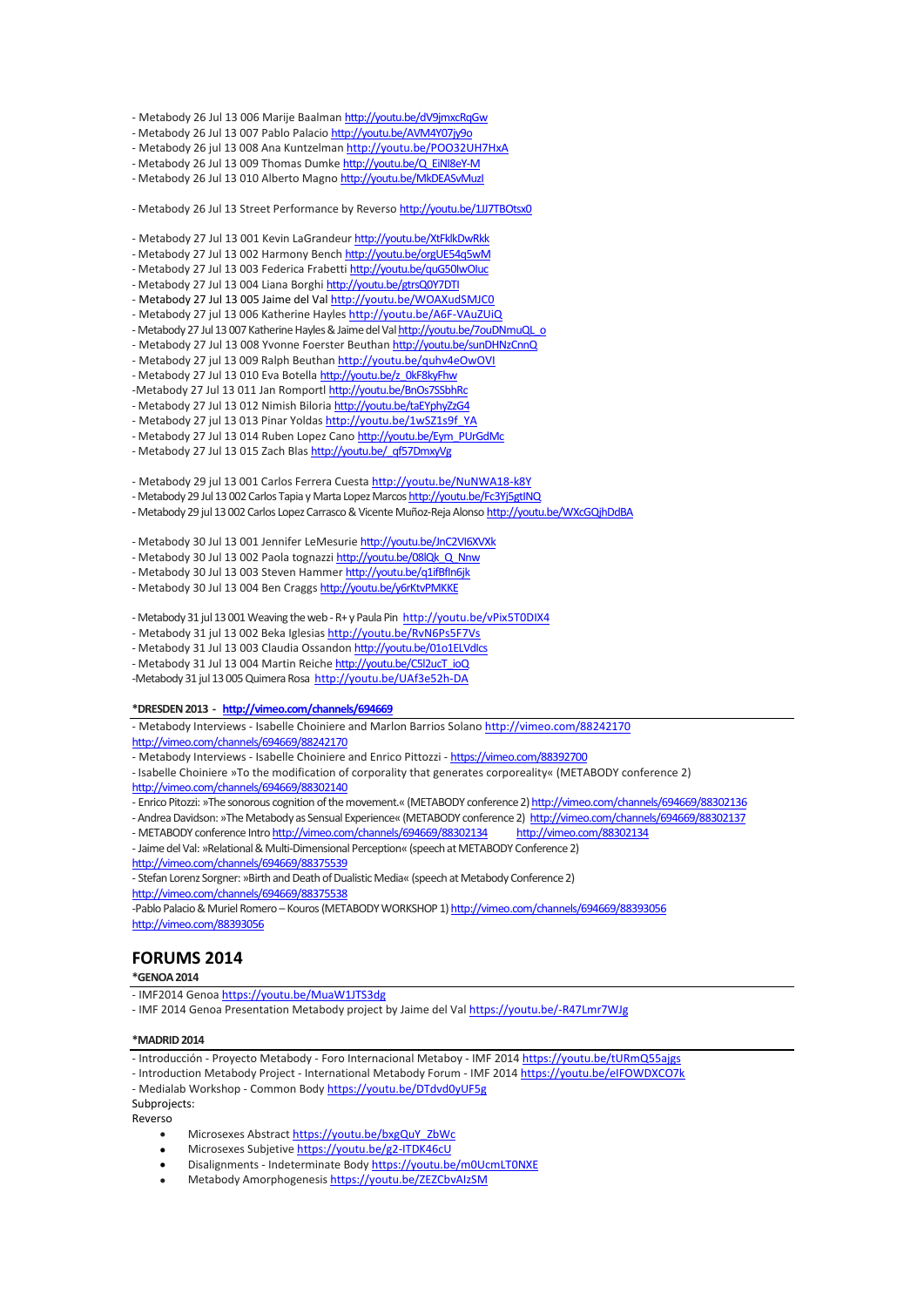- Metakinesphere Urban Metaformanc[e https://youtu.be/fEKBKJ6n4x4](https://youtu.be/fEKBKJ6n4x4)
- Metakinesphere Experimental Interventio[n https://youtu.be/dv7q2C66b70](https://youtu.be/dv7q2C66b70)
- Disalignments Indeterminate Body <https://youtu.be/m0UcmLT0NXE>

#### Palindrome

- Workshop Metabody Box <https://youtu.be/DMQVv06cgUg>
- Jaime del Val testing micromovements with Metabody Box <https://youtu.be/1YNKnir15Ow>
- Jaime del Val testing Metabody Box <https://youtu.be/cHolxgfGFT8>

#### TUDelft

- Ambiguous topologies [https://youtu.be/y\\_7NrKiNrVw](https://youtu.be/y_7NrKiNrVw)
- Reflectego <https://youtu.be/LnZ4qlaqhnE>
- Robozoo <https://youtu.be/8sLbUjWqdzM>
- Integrations.04 <https://youtu.be/ZiJQQgTOzWE>
- Stocos

### Neural Narratives 1: Phantom Limb - <https://youtu.be/SzRs5W0Efeg>

- KDanse
	- Monster <https://youtu.be/nLqYgk39mZQ>
- Dieter Vandoren
	- Integration.04 <https://youtu.be/ZiJQQgTOzWE>
- TUdelft
	- Ambiguous topologies [https://youtu.be/y\\_7NrKiNrVw](https://youtu.be/y_7NrKiNrVw)
	- Reflectego <https://youtu.be/LnZ4qlaqhnE>
	- Robozoo <https://youtu.be/8sLbUjWqdzM>
	- Integrations.04 <https://youtu.be/ZiJQQgTOzWE>

#### **- IMF MADRID 2014 Metabody Conference - Playlist**

- <https://www.youtube.com/playlist?list=PL4EFdY28HTnpAhE2JJtuJ1hujHwFNgFEw>
- 1 IMF2014 Madrid Conference Wellcome and Beatriz Pichel https://youtu.be/hNFh\_pomWfE
- 2 IMF2014 Madrid Conference Jaime del Val https://youtu.be/pN\_uQpJ7THE
- 3 IMF2014 Madrid Conference Inês Alfonso https://youtu.be/AFltVZd3yps
- 4 IMF2014 Madrid Conference Katherine Mills https://youtu.be/LpTlxhu1W7M
- 5 IMF2014 Madrid Conference Michèle Danjoux / Johannes Birringer https://youtu.be/HOg5F3e13N4
- 6 IMF2014 Madrid Conference Dr Imogen Racz https://youtu.be/GTQfbhjdP74
- 7 IMF2014 Madrid Conference Plenary Dialogue- Erin Manning and Brian Massumi https://youtu.be/ACxdDACos9Y
- 8 IMF2014 Madrid Conference Yvonne Foerster https://youtu.be/X0hScsoim8U
- 9 IMF2014 Madrid Conference Oscar Quejido and Laura Rodriguez https://youtu.be/zcK78bwLN00
- 10 IMF2014 Madrid Conference Monika Jaeckel https://youtu.be/XUR\_dEXCH6A
- 11 IMF2014 Madrid Conference Angela Parker/Káiser https://youtu.be/PG82mOH\_7Cs
- 12 IMF2014 Madrid Conference Marcello Lussana https://youtu.be/U8ZECA7wAMI
- 13 IMF2014 Madrid Conference Laura Lake Smith https://youtu.be/WmxLdqI15wk
- 14 IMF2014 Madrid Conference Universidad de Valladolid https://youtu.be/curUveg5Z58
- 15 IMF2014 Madrid Conference Nuria Font https://youtu.be/g2ctwurmj\_4

#### **\*AMSTERDAM2014**

- IMF Amsterdam 201[4 https://youtu.be/UsnE3PbyhXA](https://youtu.be/UsnE3PbyhXA)
- IMF 2014 Amsterdam Metaformanc[e https://youtu.be/bG4HRbBmvyY](https://youtu.be/bG4HRbBmvyY)
- International Metabody Forum IMF 2014 Amsterdam Long Versio[n https://vimeo.com/117743950](https://vimeo.com/117743950)
- International Metabody Forum IMF 2014 Amsterdam Short video[: https://vimeo.com/album/3599881/video/117386803](https://vimeo.com/album/3599881/video/117386803)

## **FORUMS 2015**

### **\*WEIMAR2015**

- IMF 2015 Weima[r https://youtu.be/ySOUF-ArwRg](https://youtu.be/ySOUF-ArwRg)
- IMF 2015 Weimar Metaformanc[e https://youtu.be/SDwMzkQw\\_EY](https://youtu.be/SDwMzkQw_EY)
- International Metabody Forum 2015 Weima[r https://vimeo.com/128910389](https://vimeo.com/128910389)

- IMF 2015 Weimar, Affordances of Symbiosis Conference Playlist -

[https://www.youtube.com/playlist?list=PL4EFdY28HTnpkqdOCZFn85\\_tecNSYfQ8t](https://www.youtube.com/playlist?list=PL4EFdY28HTnpkqdOCZFn85_tecNSYfQ8t)

- Affordances of Symbiosis Conference IMF 2015 Weimar [Presentation](https://www.youtube.com/watch?v=Ee3WlntXf1k) [https://youtu.be/Ee3WlntXf1k](https://youtu.be/Ee3WlntXf1k?list=PL4EFdY28HTnpkqdOCZFn85_tecNSYfQ8t)
- Affordances of Symbiosis Conference IMF 2015 Weimar Petra Kuppers [https://youtu.be/33lXOthD0sM](https://youtu.be/33lXOthD0sM?list=PL4EFdY28HTnpkqdOCZFn85_tecNSYfQ8t)
- Affordances of Symbiosis Conference IMF 2015 Weimar Robert Wechsler [https://youtu.be/yWV79O\\_FmZE](https://youtu.be/yWV79O_FmZE?list=PL4EFdY28HTnpkqdOCZFn85_tecNSYfQ8t)
- Affordances of Symbiosis Conference IMF 2015 Weimar Andreas Bergsland [https://youtu.be/rGL38SeqIVo](https://youtu.be/rGL38SeqIVo?list=PL4EFdY28HTnpkqdOCZFn85_tecNSYfQ8t)
- Affordances of Symbiosis Conference IMF 2015 Weimar Yohann Zeitoun [https://youtu.be/kV0alc0OkoA](https://youtu.be/kV0alc0OkoA?list=PL4EFdY28HTnpkqdOCZFn85_tecNSYfQ8t)
- Affordances of Symbiosis Conference IMF 2015 Weimar Giacomo Lepri [https://youtu.be/804cohElbzM](https://youtu.be/804cohElbzM?list=PL4EFdY28HTnpkqdOCZFn85_tecNSYfQ8t)
- Affordances of Symbiosis Conference IMF 2015 Weimar Danielle Stock [https://youtu.be/exJDvFHjBoM](https://youtu.be/exJDvFHjBoM?list=PL4EFdY28HTnpkqdOCZFn85_tecNSYfQ8t)
- Affordances of Symbiosis Conference IMF 2015 Weimar Jaime del Val & Stefan Lorenz Sogner [https://youtu.be/twduWD8IVwI](https://youtu.be/twduWD8IVwI?list=PL4EFdY28HTnpkqdOCZFn85_tecNSYfQ8t)
- Affordances of Symbiosis Conference IMF 2015 Weimar David Kasprowicz [https://youtu.be/ZoeYu4KTmjw](https://youtu.be/ZoeYu4KTmjw?list=PL4EFdY28HTnpkqdOCZFn85_tecNSYfQ8t)
- Affordances of Symbiosis Conference IMF 2015 Weimar Christopher Bishop [https://youtu.be/OyD-0UIzsUE](https://youtu.be/OyD-0UIzsUE?list=PL4EFdY28HTnpkqdOCZFn85_tecNSYfQ8t)
- Affordances of Symbiosis Conference IMF 2015 Weimar Cumhur Erkut [https://youtu.be/cs4amQcCNe0](https://youtu.be/cs4amQcCNe0?list=PL4EFdY28HTnpkqdOCZFn85_tecNSYfQ8t)
- Affordances of Symbiosis Conference IMF 2015 Weimar Mathilde Bonte [https://youtu.be/-8IdMVX87ik](https://youtu.be/-8IdMVX87ik?list=PL4EFdY28HTnpkqdOCZFn85_tecNSYfQ8t) - Affordances of Symbiosis - Conference IMF 2015 Weimar - HOLOSTAGE [https://youtu.be/biNtnussRdg](https://youtu.be/biNtnussRdg?list=PL4EFdY28HTnpkqdOCZFn85_tecNSYfQ8t)
-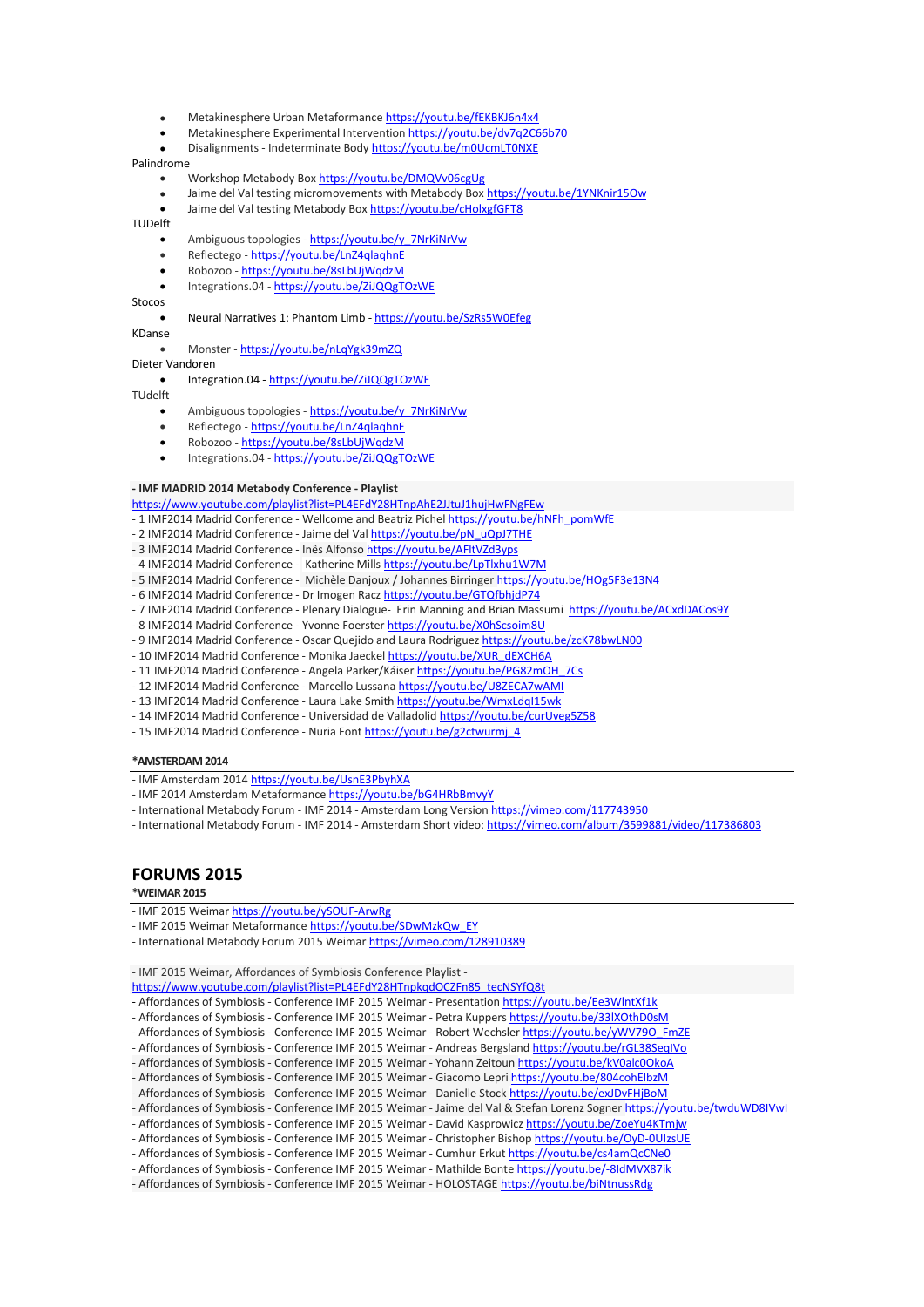- Affordances of Symbiosis - Conference IMF 2015 Weimar - Sara Baranzoni & Paolo Vignola [https://youtu.be/mApkiXhF3yY](https://youtu.be/mApkiXhF3yY?list=PL4EFdY28HTnpkqdOCZFn85_tecNSYfQ8t)

#### **\*USA/ CANADA 2015**

**- IMF 2015 USA / CANADA** Lista de reproducció[n https://www.youtube.com/playlist?list=PL4EFdY28HTnresmKGfzzhiFXKVG0FglHN](https://www.youtube.com/playlist?list=PL4EFdY28HTnresmKGfzzhiFXKVG0FglHN)

New York

- Symposium: "Metabody: Technologies, Cultures and Movement" Playlist

- <https://www.youtube.com/playlist?list=PL4EFdY28HTnq37K0yFyS184Cxf9dQ79sH>
- Symposium: "Metabody: Technologies, Cultures and Movement" Presentation & Jaime del Val [https://youtu.be/V3EogfmE4HY](https://youtu.be/V3EogfmE4HY?list=PL4EFdY28HTnq37K0yFyS184Cxf9dQ79sH)
- Symposium: "Metabody: Technologies, Cultures and Movement" Kevin LaGrandeur [https://youtu.be/QNCRXFNqSmk](https://youtu.be/QNCRXFNqSmk?list=PL4EFdY28HTnq37K0yFyS184Cxf9dQ79sH)
- Symposium: "Metabody: Technologies, Cultures and Movement" Francesca Ferrando [https://youtu.be/KLhlxf9yHDU](https://youtu.be/KLhlxf9yHDU?list=PL4EFdY28HTnq37K0yFyS184Cxf9dQ79sH)
- Symposium: "Metabody: Technologies, Cultures and Movement" Yunus Tuncel [https://youtu.be/1aVEbivd3Ps](https://youtu.be/1aVEbivd3Ps?list=PL4EFdY28HTnq37K0yFyS184Cxf9dQ79sH)
- The Layering Of Empires (Decolonizing Bodies 1.0) [https://youtu.be/OUDeix9NLlc](https://youtu.be/OUDeix9NLlc?list=PL4EFdY28HTnresmKGfzzhiFXKVG0FglHN)
- Metaformance Microsexe at Lincoln center in New York https://youtu.be/SPJyxoHdFBo

Durham

- Metadress Performance at Duke University https://youtu.be/LpPYIYeRXyA

#### **Montreal**

- Amorphogenesis tests in Montreal at Concordia University IMF 2015 https://youtu.be/FcHUTYl77Ng
- Metaformance Metadress In Montreal IMF 2015 https://youtu.be/GlmY6OdNURc
- Microsexes in cilynders at Concordia University in Montreal. https://youtu.be/dKwfdJXuZ6U
- Amorphogenesis microsexes at Hexagram Montreal https://youtu.be/uqqZPYyH7-I
- Amorphogenesis in Montreal Hexagram April 2015 https://youtu.be/cnjJoirX69c
- Microsexes & Metakinesphere Interention in the steets of Montreal https://youtu.be/FyiYBE7xlug

#### Berkeley and San Francisco

- Presentation at UCBerkeley <https://youtu.be/6i7vDp5YeUM>
- Panel discusion at U.C.Berkeley https://youtu.be/R-SZU-eHS7o
- UC Berkely demos https://youtu.be/FkA0hlAY2dY
- Microsexes Performance in UC Berkely https://youtu.be/KL7QafEn0D0
- Amorphogenesis Performance in UC Berkely https://youtu.be/VcB-SLvc57A
- Microsexes/Amorphogenesis/Metakinesphere in UC Berkeley https://youtu.be/3k\_IReZMHIo
- Metakinesphere metaformance in Campanile 1 https://youtu.be/Oc\_NgYuWJKo
- Metakinesphere metaformance 2 Campanile https://youtu.be/dxFa6tgdOjU
- Performance in Aquatic park pier in San Francisco https://youtu.be/YcrqyAf045w
- Performance in Golden Gate Bridge https://youtu.be/ja21pj4GXFk
- Performance in Alcatraz island https://youtu.be/prPAKFtaqfk
- Metaformance in Baker beach https://youtu.be/bJG7TeDrugQ

#### **\*MADRID2015**

- IMF 2015 Madrid, International unconference "Hacking Big Data Brother: From Biometrics to Intra-action" Playlist <https://www.youtube.com/playlist?list=PL4EFdY28HTnpc4hfv3ezKuu9OJOmOKmCY> - Unconference IMF2015 Madrid - Presentation [https://youtu.be/JNXf1mx7QF8](https://youtu.be/JNXf1mx7QF8?list=PL4EFdY28HTnpc4hfv3ezKuu9OJOmOKmCY) - Unconference IMF2015 Madrid - Kevin LaGrandeur [https://youtu.be/4MeKsIXWAAU](https://youtu.be/4MeKsIXWAAU?list=PL4EFdY28HTnpc4hfv3ezKuu9OJOmOKmCY) - Unconference IMF2015 Madrid - Jaime del Val [https://youtu.be/lXehyb01bhU](https://youtu.be/lXehyb01bhU?list=PL4EFdY28HTnpc4hfv3ezKuu9OJOmOKmCY) - Unconference IMF2015 Madrid - FIRST DISCUSSION [https://youtu.be/p4gwOdX\\_5Wg](https://youtu.be/p4gwOdX_5Wg?list=PL4EFdY28HTnpc4hfv3ezKuu9OJOmOKmCY) - Unconference IMF2015 Madrid - Yvonne Förster [https://youtu.be/yoFLjkR4zQ8](https://youtu.be/yoFLjkR4zQ8?list=PL4EFdY28HTnpc4hfv3ezKuu9OJOmOKmCY) - Unconference IMF2015 Madrid - Stefan Lorenz [https://youtu.be/5MSndNVVEZE](https://youtu.be/5MSndNVVEZE?list=PL4EFdY28HTnpc4hfv3ezKuu9OJOmOKmCY) - Unconference IMF2015 Madrid - SECOND DISCUSSION [https://youtu.be/Ddza\\_mIKwKM](https://youtu.be/Ddza_mIKwKM?list=PL4EFdY28HTnpc4hfv3ezKuu9OJOmOKmCY) - Unconference IMF2015 Madrid - Eva Botella Ordinas [https://youtu.be/XRfAVPL4JjA](https://youtu.be/XRfAVPL4JjA?list=PL4EFdY28HTnpc4hfv3ezKuu9OJOmOKmCY) - Unconference IMF2015 Madrid - Beatriz Pichel [https://youtu.be/EkBzUyJirzI](https://youtu.be/EkBzUyJirzI?list=PL4EFdY28HTnpc4hfv3ezKuu9OJOmOKmCY) - Unconference IMF2015 Madrid - Federica Frabetti [https://youtu.be/WgQ8vgUTTsI](https://youtu.be/WgQ8vgUTTsI?list=PL4EFdY28HTnpc4hfv3ezKuu9OJOmOKmCY) - Unconference IMF2015 Madrid - THIRD DISCUSION [https://youtu.be/igFOrCbfhlQ](https://youtu.be/igFOrCbfhlQ?list=PL4EFdY28HTnpc4hfv3ezKuu9OJOmOKmCY) - Unconference IMF2015 Madrid - Isabel Valverde [https://youtu.be/bP5lu5qWEEw](https://youtu.be/bP5lu5qWEEw?list=PL4EFdY28HTnpc4hfv3ezKuu9OJOmOKmCY) - Unconference IMF2015 Madrid - Marcello Lussana [https://youtu.be/I\\_mV-TkdQaY](https://youtu.be/I_mV-TkdQaY?list=PL4EFdY28HTnpc4hfv3ezKuu9OJOmOKmCY) - Unconference IMF2015 Madrid - FOURTH DISCUSION [https://youtu.be/jMguUWHP4UM](https://youtu.be/jMguUWHP4UM?list=PL4EFdY28HTnpc4hfv3ezKuu9OJOmOKmCY) - Unconference IMF2015 Madrid - Adrian Freed [https://youtu.be/HcxRcqEXpn0](https://youtu.be/HcxRcqEXpn0?list=PL4EFdY28HTnpc4hfv3ezKuu9OJOmOKmCY) - Unconference IMF2015 Madrid - Eleanor Freed [https://youtu.be/K8YRSNbSFNo](https://youtu.be/K8YRSNbSFNo?list=PL4EFdY28HTnpc4hfv3ezKuu9OJOmOKmCY) - Unconference IMF2015 Madrid - Peggy Reynolds [https://youtu.be/iQxSGkMnGrg](https://youtu.be/iQxSGkMnGrg?list=PL4EFdY28HTnpc4hfv3ezKuu9OJOmOKmCY) - Unconference IMF2015 Madrid - Shu Lea Cheang [https://youtu.be/CgiiWZIvAqQ](https://youtu.be/CgiiWZIvAqQ?list=PL4EFdY28HTnpc4hfv3ezKuu9OJOmOKmCY) - Unconference IMF2015 Madrid - FINAL DISCUSION [https://youtu.be/ABGtZFLJYF4](https://youtu.be/ABGtZFLJYF4?list=PL4EFdY28HTnpc4hfv3ezKuu9OJOmOKmCY) - Metatopia 1.0 - [METABODY](https://www.youtube.com/watch?v=R4AHzd7BqSM) Forum 2015 <https://youtu.be/R4AHzd7BqSM> - IMF 2015 Madrid --- [Metatopia](https://www.youtube.com/watch?v=KKo5I9B0VWA) 1.0 - Occupy 2.0 <https://youtu.be/KKo5I9B0VWA>

- Big data Brother -<http://medialab-prado.es/mmedia/16/16218/16218.flv>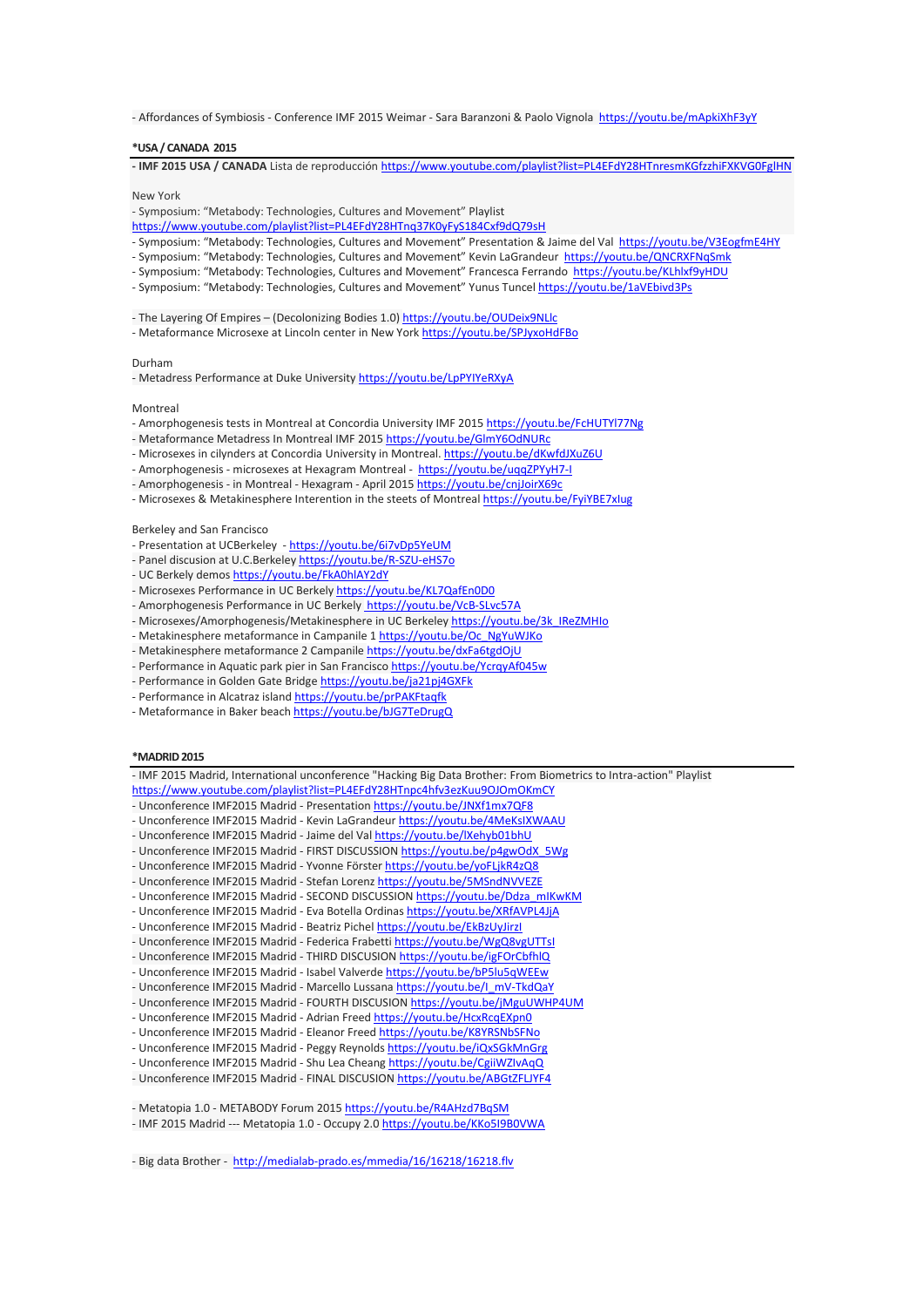<embed type="application/x-shockwave-flash" width="500" height="400" flashvars="&amp;file=http://medialabprado.es/mmedia/16/16218/16218.flv&height=400&width=&autostart=false&skin=http://medialabprado.es/static/player/skin.swf&frontcolor=ffffff&lightcolor=cc9900&controlbar=over&stretching=uniform&a mp;image=http://medialab-prado.eshttp://medialab-prado.es/mmedia/16218/preview\_image" allowfullscreen="true" src="http://medialab-prado.es/static/player/player.swf"></embed>

#### **\*PARIS 2015**

- Jaime del Val - Metabody Forum / [6-9.10.2015](https://www.youtube.com/watch?v=XlbnzwMkSVk) <https://youtu.be/XlbnzwMkSVk> - [Metakinesphere-Amorphogenesis-Microsexes-Errance](https://www.youtube.com/watch?v=ljZ8fduXRcg) <https://youtu.be/ljZ8fduXRcg>

#### **\*COLOMBIA/ CHILE 2015**

- [Performance](https://www.youtube.com/watch?v=uLAkU4dDfdI) IMF 2015 Colombia <https://youtu.be/uLAkU4dDfdI>
- [Performance](https://www.youtube.com/watch?v=uLAkU4dDfdI) IMF 2015 Chile [https://youtu.be/TWx2\\_LtwGt0](https://youtu.be/TWx2_LtwGt0)
- Metatopia taller Chile <https://youtu.be/M8w3KvVaGI0>
- Metatopia taller Colombia <https://youtu.be/E7ezYa997Ro>

## **- SIMPOSIO METABODY/INTERFACE - CHILE -** Playlist

<https://www.youtube.com/playlist?list=PL4EFdY28HTnokkWomYLS0gLziNQIbe93P> - Simposio METABODY/INTERFACE - Chile - Presentación - Brisa MP [https://youtu.be/uk8coLlv\\_tA](https://youtu.be/uk8coLlv_tA?list=PL4EFdY28HTnokkWomYLS0gLziNQIbe93P) - Simposio METABODY/INTERFACE - Chile - Yto Aranda [https://youtu.be/f\\_sabU4-Qcg](https://youtu.be/f_sabU4-Qcg?list=PL4EFdY28HTnokkWomYLS0gLziNQIbe93P) Simposio METABODY/INTERFACE - Chile - Agustin Genoud [https://youtu.be/Ry6S7RHLlls](https://youtu.be/Ry6S7RHLlls?list=PL4EFdY28HTnokkWomYLS0gLziNQIbe93P) - Simposio METABODY/INTERFACE - Chile - Iana cabral y Guto https://youtu.be/Inj8I\_rPYZA - Simposio METABODY/INTERFACE - Chile - Ronda de preguntas y debate 1 [https://youtu.be/7eLKEhaAksY](https://youtu.be/7eLKEhaAksY?list=PL4EFdY28HTnokkWomYLS0gLziNQIbe93P) Simposio METABODY/INTERFACE - Chile - Gala González- Martín Aranda [https://youtu.be/uOvvCekDXcE](https://youtu.be/uOvvCekDXcE?list=PL4EFdY28HTnokkWomYLS0gLziNQIbe93P) Simposio METABODY/INTERFACE - Chile - Susana Cáceres [https://youtu.be/qVw5O6ein8s](https://youtu.be/qVw5O6ein8s?list=PL4EFdY28HTnokkWomYLS0gLziNQIbe93P) - Simposio METABODY/INTERFACE - Chile - Joaquín Zerené Harcha [https://youtu.be/eGnkJ2DU54M](https://youtu.be/eGnkJ2DU54M?list=PL4EFdY28HTnokkWomYLS0gLziNQIbe93P) - Simposio METABODY/INTERFACE - Chile - Isabel Valverde [https://youtu.be/FLze4IBPa\\_U](https://youtu.be/FLze4IBPa_U?list=PL4EFdY28HTnokkWomYLS0gLziNQIbe93P) - Simposio METABODY/INTERFACE - Chile - Ronda de preguntas y debate 2 [https://youtu.be/boZT4N7z1TI](https://youtu.be/boZT4N7z1TI?list=PL4EFdY28HTnokkWomYLS0gLziNQIbe93P) - Simposio METABODY/INTERFACE - Chile - Lorena Lo Peña, M.A. [https://youtu.be/kdLAAZtswqE](https://youtu.be/kdLAAZtswqE?list=PL4EFdY28HTnokkWomYLS0gLziNQIbe93P) - Simposio METABODY/INTERFACE - Chile - Isabel Restrepo [https://youtu.be/r6KyyqhTGWI](https://youtu.be/r6KyyqhTGWI?list=PL4EFdY28HTnokkWomYLS0gLziNQIbe93P) - Simposio METABODY/INTERFACE - Chile - Marla Freire-Smith [https://youtu.be/kfb3M4y62v0](https://youtu.be/kfb3M4y62v0?list=PL4EFdY28HTnokkWomYLS0gLziNQIbe93P) - Simposio METABODY/INTERFACE - Chile - Maria Julia Stella Martins [https://youtu.be/Y2sRVnJsO6Q](https://youtu.be/Y2sRVnJsO6Q?list=PL4EFdY28HTnokkWomYLS0gLziNQIbe93P) - Simposio METABODY/INTERFACE - Chile - Jaime del Val [https://youtu.be/3vIFfpAVuqU](https://youtu.be/3vIFfpAVuqU?list=PL4EFdY28HTnokkWomYLS0gLziNQIbe93P) - Simposio METABODY/INTERFACE - Chile - PANEL del Grupo de Estudios Cuerpo y Transdisciplina - 1 [https://youtu.be/XI395GOM\\_c4](https://youtu.be/XI395GOM_c4?list=PL4EFdY28HTnokkWomYLS0gLziNQIbe93P) - Simposio METABODY/INTERFACE - Chile - PANEL del Grupo de Estudios Cuerpo y Transdisciplina - 2 [https://youtu.be/e4stAvA2yhg](https://youtu.be/e4stAvA2yhg?list=PL4EFdY28HTnokkWomYLS0gLziNQIbe93P) - Simposio METABODY/INTERFACE - Chile - PANEL del Grupo de Estudios Cuerpo y Transdisciplina - 3 [https://youtu.be/aIuCbvyP\\_Vg](https://youtu.be/aIuCbvyP_Vg?list=PL4EFdY28HTnokkWomYLS0gLziNQIbe93P)

## **FORUMS 2016 - METATOPIA 2015**

- Summaries
	- o Highlights 2016 Metatopia 5MIN. <https://youtu.be/t2lFBEsOCY0>
	- o Highlights 2016 Metatopia 12MIN. [https://youtu.be/Qp25\\_PpbMH4](https://youtu.be/Qp25_PpbMH4)
	- o Highlights 2015 Metatopia [https://youtu.be/8S5\\_n74k39A](https://youtu.be/8S5_n74k39A)
	- o Highlights Amorphogenesis <https://youtu.be/WZkldNnULBE>
	- o Highlights Group Performance <https://youtu.be/BqpiFsT8gEw>
	- o Highlights Microsexes <https://youtu.be/qY7VIkJ09G4>
	- o Highlights Metasculpture [https://youtu.be/\\_zVJihAbw4g](https://youtu.be/_zVJihAbw4g)
	- o Highlights Participatory Installation - <https://youtu.be/6bJRvY5Wwbs>
	- o Highlights Workshops <https://youtu.be/9a9gt6UYhyk>
- Madrid enero-marzo
	- o metatope tests 23 enero <https://youtu.be/AM787vbgIZw>
	- o ultrapotability [https://youtu.be/pH\\_-8MsLVlI](https://youtu.be/pH_-8MsLVlI)
	- o microsex <https://youtu.be/xCZu-WDduNY>
	- o uam <https://youtu.be/sVU6oiJOT4Y>
- London
	- o metatopia <https://youtu.be/K9NBFIUSFG4>
	- o taller <https://youtu.be/vrdPunlcnAc>
	- o metasculpture <https://youtu.be/wn-ED6OMbuM>
- Amsterdam
	- o metabotics <https://youtu.be/quVEyGzss2g>
	- o motores <https://youtu.be/SlRkRumSro8>
	- o lights [https://youtu.be/SF0\\_AYJtaD0](https://youtu.be/SF0_AYJtaD0)
- Colombia
	- o amorf <https://youtu.be/36brZiWLgfk>
	- o noise [https://youtu.be/qe\\_JjyXIIvM](https://youtu.be/qe_JjyXIIvM)
- Madrid
	- o taller <https://youtu.be/3HiLCa-bWZg>
	- o motores [https://youtu.be/24tCYPRwK\\_8](https://youtu.be/24tCYPRwK_8)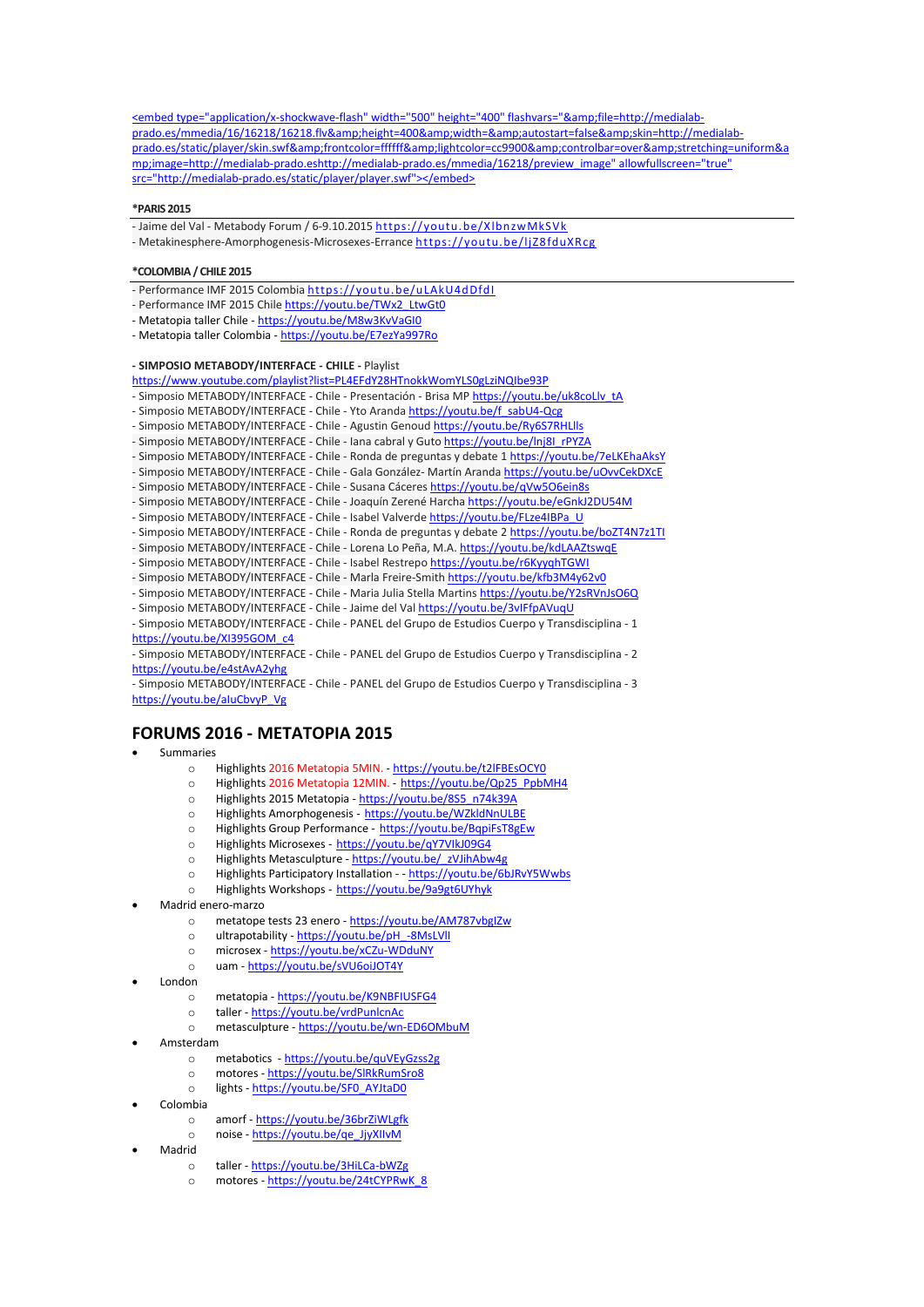- Mexico
	- o promocion <https://www.youtube.com/watch?v=oHrCWn9t2bo>
- Toulouse
	- o metatopia <https://vimeo.com/191085217>
	- o metabody toulouse <https://youtu.be/aUcbH7oCUls>
- Brasil
	- o Brasilia <https://youtu.be/RFL-r1FXpUE>
	- o Sao Carlos 1 <https://youtu.be/RFL-r1FXpUE>
	- o Sao Carlos 2 <https://youtu.be/L5E7wu801TA>
	- o Sao Paulo <https://youtu.be/Bd95HqZQGSc>
	- o Sao Carlos 3 microsex [https://youtu.be/\\_fVCwRqyr3M](https://youtu.be/_fVCwRqyr3M)
- Chile
	- o pcdv1 <https://youtu.be/BIeXbZ1l3XU>
	- o pcdv2 <https://youtu.be/ZLRJG-j0DS8>
	- o pcdv3 [´https://youtu.be/Tsn\\_Nxcum3w](�https:/youtu.be/Tsn_Nxcum3w)
- Lima
- o metatopia <https://youtu.be/-BnB-EMycWM>

# **SUBPROJECTS**

## **Amorphogenesis**

- Amorphogenesis 2.0 First tests June 2014 <https://youtu.be/C4AbZN-gyWQ>
- Amorphogenesis Madrid 2014-<https://youtu.be/ZEZCbvAIzSM>
- Amorphogenesis microsexes https://youtu.be/uqqZPYyH7-I
- Amorphogenesis in Montreal Hexagram April 2015 https://youtu.be/cnjJoirX69c
- Amorphogenesis tests in Montreal at Concordia University IMF 2015 https://youtu.be/FcHUTYl77Ng

### **Microsexes**

- Microsexes Abstrac[t https://youtu.be/bxgQuY\\_ZbWc](https://youtu.be/bxgQuY_ZbWc)
- Microsexes Subjetive <https://youtu.be/g2-ITDK46cU>
- Microsexes in cilynders at Concordia University in Montreal. https://youtu.be/dKwfdJXuZ6U
- Microsexes-Amorphogenesis at Concordia University in Montreal https://youtu.be/uqqZPYyH7-I
- Microsexes- Weimar forum Metaformanc[e https://youtu.be/SDwMzkQw\\_EY](https://youtu.be/SDwMzkQw_EY)
- Microsexes Metaformance Microsexes at Lincoln center in New York https://youtu.be/SPJyxoHdFBo
- Microsexes & Metakinesphere Interention in the steets of Montreal https://youtu.be/FyiYBE7xlug
- Microsexes Performance in UC Berkely https://youtu.be/KL7QafEn0D0
- Metatopia microsexes <https://youtu.be/xCZu-WDduNY>

#### Metakinespheres

- Metakinesphere summary <https://youtu.be/y6BSZ4KKiJQ>
- Metakinesphere Madrid 2014 -Urban Metaformanc[e https://youtu.be/fEKBKJ6n4x4](https://youtu.be/fEKBKJ6n4x4)
- Metakinesphere Madrid 2014 Indoores Experimental Interventio[n https://youtu.be/dv7q2C66b70](https://youtu.be/dv7q2C66b70)
- Metakinesphere Madrid 2014 recording by Dieter Vandoren<https://youtu.be/0sH03HTDTWI>
- Metakinesphere -Jaime del Val testing Metakinesphere prototype <https://youtu.be/nGzu1BArBGE>
- Metakinesphere Jaime del Val testing Metakinesphere prototype[s https://youtu.be/fVStov7\\_yWU](https://youtu.be/fVStov7_yWU)
- Metakinesphere [Testing several Metakinesphere prototipes](https://www.youtube.com/watch?v=QcmPKg42REM) <https://youtu.be/QcmPKg42REM>
- Metakinesphere [Metatent testing](https://www.youtube.com/watch?v=zbWcE68tWjw) <https://youtu.be/zbWcE68tWjw>
- Metakinesphere IMF 2014 Amsterdam Metaformanc[e https://youtu.be/bG4HRbBmvyY](https://youtu.be/bG4HRbBmvyY)
- Metakinesphere IMF 2015 Weimar Metaformanc[e https://youtu.be/SDwMzkQw\\_EY](https://youtu.be/SDwMzkQw_EY)
- Metakinesphere/Microsexes/Amorphogenesis in UC Berkeley https://youtu.be/3k\_IReZMHIo
- Metakinesphere Performance in Aquatic park pier in San Francisco https://youtu.be/YcrqyAf045w
- Metakinesphere Performance in Golden Gate Bridge https://youtu.be/ja21pj4GXFk
- Metakinesphere Performance in Alcatraz island https://youtu.be/prPAKFtaqfk
- Metakinesphere metaformance in Campanile 1 https://youtu.be/Oc\_NgYuWJKo
- Metakinesphere metaformance 2 Campanile https://youtu.be/dxFa6tgdOjU
- Metakinesphere Metaformance in Baker beach https://youtu.be/bJG7TeDrugQ
- Metakinesphere Intervention in the steets of Montreal https://youtu.be/FyiYBE7xlug
- Metakinesphere Metaformance [Microsexes-Metakinesphere](https://www.youtube.com/watch?v=G1Xj7D7G5bk) -Greece <https://youtu.be/G1Xj7D7G5bk>
- -Metakinesphere Metaformances Microsexos/Metakinesfera Istanbul<https://youtu.be/z0v-3cYSdOY>

### **Metadress**

- Metadress Performance at Duke University https://youtu.be/LpPYIYeRXyA
- Metadress Metaformance In Montreal IMF 2015 https://youtu.be/GlmY6OdNURc
- Metadress The Layering Of Empires (Decolonizing Bodies 1.0) [https://youtu.be/OUDeix9NLlc](https://youtu.be/OUDeix9NLlc?list=PL4EFdY28HTnresmKGfzzhiFXKVG0FglHN)
- Metadress Microsexes/Amorphogenesis/Metakinesphere in UC Berkeley https://youtu.be/3k\_IReZMHIo

Metatopia-metatopes-flexinamics

- METATOPIA summary1 - <https://youtu.be/CaFleXKZ4Yk>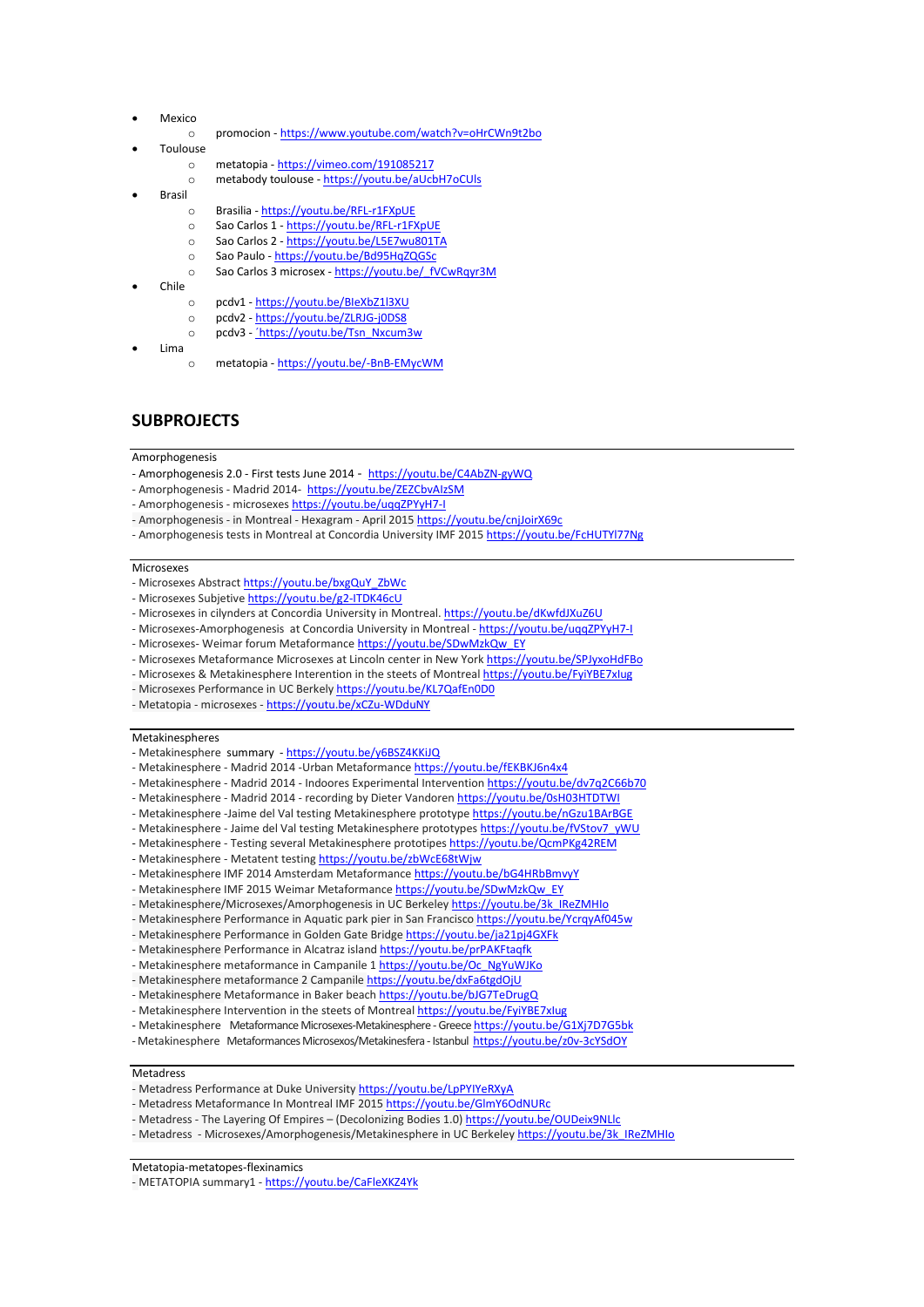- [Metatopia](https://www.youtube.com/watch?v=R4AHzd7BqSM) 1.0 Madrid 2015 <https://youtu.be/R4AHzd7BqSM>
- [Metatopia](https://www.youtube.com/watch?v=KKo5I9B0VWA) 1.0 Occupy 2.0- Madrid 2015 <https://youtu.be/KKo5I9B0VWA>
- Metatopia Paris 2015 [Metakinesphere-Amorphogenesis-Microsexes-Errance](https://www.youtube.com/watch?v=ljZ8fduXRcg) <https://youtu.be/ljZ8fduXRcg>
- Metatopia [Colombia](https://www.youtube.com/watch?v=uLAkU4dDfdI) <https://youtu.be/uLAkU4dDfdI>
- Metatopia [Chile](https://www.youtube.com/watch?v=uLAkU4dDfdI) [https://youtu.be/TWx2\\_LtwGt0](https://youtu.be/TWx2_LtwGt0)
- Metatopia Seoul [Metaformance](https://www.youtube.com/watch?v=ESIW1UeX9BQ) <https://youtu.be/ESIW1UeX9BQ>
- Metatopi[a Toulouse](https://www.youtube.com/watch?v=rV6VxHxIv_4) 2015 by Jaime del Val [https://youtu.be/rV6VxHxIv\\_4](https://youtu.be/rV6VxHxIv_4)
- Metatopia Last Tests 23rd january 2016 https://youtu.be/AM787vbglZw
- Metatopia Embedded Motors first tests Dec 2015 <https://youtu.be/lilRYvUc-8s>
- Metatopia Microsexes <https://youtu.be/xCZu-WDduNY>
- Metatopia Ultraportability https://youtu.be/pH\_-8MsLVII
- Metatopia Taller uam 4 marzo 2016 <https://youtu.be/sVU6oiJOT4Y>
- Metatopia Pruebas Fundación Maite León 11 marzo 2016 <https://youtu.be/VIxvUlHBVKc>
- Metatopia taller Chile <https://youtu.be/M8w3KvVaGI0>
- Metatopia taller Colombia <https://youtu.be/E7ezYa997Ro>

## **Disalignments**

- Disalignments - Indeterminate Body <https://youtu.be/m0UcmLT0NXE>

#### MC-MBB

- Workshop Metabody Box <https://youtu.be/DMQVv06cgUg>
- Jaime del Val testing micromovements with Metabody Box <https://youtu.be/1YNKnir15Ow>
- Jaime del Val testing Metabody Box <https://youtu.be/cHolxgfGFT8>

#### **TUDelft**

Ambiguous topologies - [https://youtu.be/y\\_7NrKiNrVw](https://youtu.be/y_7NrKiNrVw) Reflectego - <https://youtu.be/LnZ4qlaqhnE> Robozoo - <https://youtu.be/8sLbUjWqdzM> Integrations.04 - <https://youtu.be/ZiJQQgTOzWE>

#### Stocos

NEURAL NARRATIVES 1: Phantom Limb - <https://youtu.be/SzRs5W0Efeg>

#### KDanse

Monster - <https://youtu.be/nLqYgk39mZQ>

# **METABODY RELATED VIDEOS FROM COORGANISERS**

#### **Infomus-UNIGE**

Playlist - <https://www.youtube.com/playlist?list=PLEVgkiAQI8zI8WH0wRE6mZzOwQsb1fbM4> Interactive music retrieval by movement features using mobile phone <https://youtu.be/QLpgNo01I3c?list=PLEVgkiAQI8zI8WH0wRE6mZzOwQsb1fbM4> Demo: the dancer disappears if he does repetitive and recurrent movements [https://youtu.be/z\\_wULiqkKRA?list=PLEVgkiAQI8zI8WH0wRE6mZzOwQsb1fbM4](https://youtu.be/z_wULiqkKRA?list=PLEVgkiAQI8zI8WH0wRE6mZzOwQsb1fbM4) Disappearing dance - demo: the dancer disappears/appears if she does fluid/impulsive movements <https://youtu.be/hzCmr7BvHkM?list=PLEVgkiAQI8zI8WH0wRE6mZzOwQsb1fbM4> EyesWeb video streaming and real-time analysis using smartphones <https://youtu.be/72vljeyZo1U?list=PLEVgkiAQI8zI8WH0wRE6mZzOwQsb1fbM4>

#### **Steim projects**

<https://vimeo.com/album/3599881> - Channel

<https://vimeo.com/album/3599881/video/129077699> - etextile 2015 <https://vimeo.com/album/3599881/video/112803110> - etextile short <https://vimeo.com/album/3599881/video/112803109> - etextile long <https://vimeo.com/album/3599881/video/158901306> - flexible speakers <https://vimeo.com/album/3599881/video/158901935> - flexible speaker wall <https://vimeo.com/album/3599881/video/158902343> - hand made microphone <https://vimeo.com/album/3599881/video/158902362> - etextile instruments <https://vimeo.com/album/3599881/video/158902352> - sounding figures <https://vimeo.com/album/3599881/video/158902326> - modular foldable speaker

#### **K-Danse**

Monste[r https://vimeo.com/160065949](https://vimeo.com/160065949) Errance - <https://vimeo.com/160065945> <https://vimeo.com/160065942> Metabody-Toulouse - <https://vimeo.com/160065948>

**TMA**  <https://vimeo.com/channels/694669>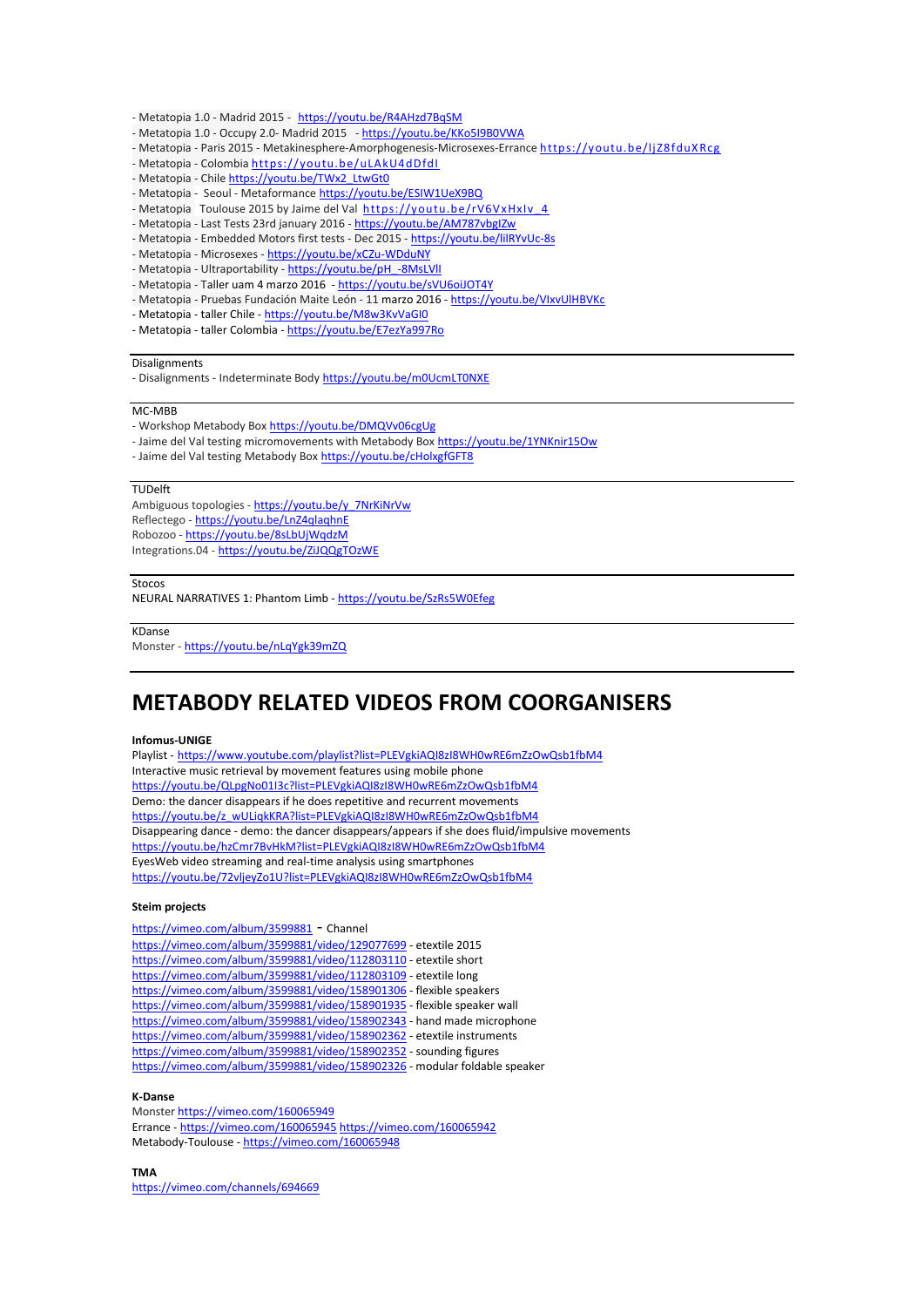- Metabody Interviews - Isabelle Choiniere and Marlon Barrios Solano <http://vimeo.com/88242170> <http://vimeo.com/channels/694669/88242170>

- Metabody Interviews - Isabelle Choiniere and Enrico Pittozzi - <https://vimeo.com/88392700>

- Isabelle Choiniere »To the modification of corporality that generates corporeality« (METABODY conference 2) <http://vimeo.com/channels/694669/88302140>

- Enrico Pitozzi: »The sonorous cognition of the movement.« (METABODY conference 2) http://vimeo.com/channels/694669/88302136

- Andrea Davidson: »The Metabody as Sensual Experience« (METABODY conference 2) <http://vimeo.com/channels/694669/88302137> - METABODY conference Intro http://vimeo.com/channels/694669/88302134 <http://vimeo.com/88302134>

- Jaime del Val: »Relational & Multi-Dimensional Perception« (speech at METABODY Conference 2)

<http://vimeo.com/channels/694669/88375539>

- Stefan Lorenz Sorgner: »Birth and Death of Dualistic Media« (speech at Metabody Conference 2) <http://vimeo.com/channels/694669/88375538>

-Pablo Palacio & Muriel Romero - Kouros (METABODY WORKSHOP 1) http://vimeo.com/channels/694669/88393056 <http://vimeo.com/88393056>

### **Dap-Lab - Brunel - Metakimospheres**

Metakimosphere no. 2 (Madrid)

## <https://youtu.be/b0t4jKH3SBI>

## **TUdelft**

2014-forum <https://vimeo.com/105421757> - ambigous topology at imf <https://vimeo.com/113264230> - relfectego at imf <https://vimeo.com/113264651> - robozoo at imf <https://vimeo.com/132665634> - Inter-Activating environments 2015 <https://vimeo.com/117388146> - hyperloop

#### **Stocos**

- Neural Narratives 1: Phantom Lim[b https://vimeo.com/104322617](https://vimeo.com/104322617) - Neural Narratives 2: Polytopia<https://vimeo.com/126729369>

#### **Palindrome**

<http://www.palindrome.de/mb.html> [http://www.palindrome.de/mb\\_affording\\_difference](http://www.palindrome.de/mb_affording_difference) [http://www.palindrome.de/mb\\_affording\\_difference#mc](http://www.palindrome.de/mb_affording_difference%23mc) [http://www.palindrome.de/mb\\_meta-interview.htm](http://www.palindrome.de/mb_meta-interview.htm) [http://www.palindrome.de/mb\\_performanz.htm](http://www.palindrome.de/mb_performanz.htm) [http://www.palindrome.de/mb\\_salt.htm](http://www.palindrome.de/mb_salt.htm) [http://www.palindrome.de/mb\\_tiresias.htm](http://www.palindrome.de/mb_tiresias.htm) [http://www.palindrome.de/mb\\_touch.htm](http://www.palindrome.de/mb_touch.htm)

Taller Chile - Intercambios Transorgánicos - **<https://youtu.be/DdpU7Rz3rjw>**

# **VISIBILITY INOTHER EVENTSOUTSIDE METABODY**

#### **TOULOUSE 2015**

- [Metaformance](https://www.youtube.com/watch?v=rV6VxHxIv_4) Toulouse 2015 by Jaime del Val **[https://youtu.be/rV6VxHxIv\\_4](https://youtu.be/rV6VxHxIv_4)**

#### **LONDON2015**

- [Conference](https://www.youtube.com/watch?v=rV6VxHxIv_4) 2015 by Jaime del Val - Performance Research Seminar **<https://www.youtube.com/watch?v=LOvQoJYthz4>**

### **SEOUL 2015**

- Metabody - Jaime del Val in Seoul - [Metaformance](https://www.youtube.com/watch?v=ESIW1UeX9BQ) **<https://youtu.be/ESIW1UeX9BQ>**

#### **GRECIA 2014**

- Posthuman Politics Conference **https://youtu.be/OSgKvH7nWjw**
- Metaformance Microsexes-Metakinesphere <https://youtu.be/G1Xj7D7G5bk>

#### **ISTANBUL 2014**

- Metaformances Microsexos/Metakinesfera**<https://youtu.be/z0v-3cYSdOY>**
- Workshops And Performance **<http://bodyspace.amberplatform.org/?p=14> - <http://bodyspace.amberplatform.org/?p=42>**

#### **BILBAO2013 - Playlist- <https://youtu.be/Iqjl0Z9-unA?list=PL4EFdY28HTnoRdLKIeFtfFndiOMgB7eGp>**

- Metabody - Presentation - Bilbao 2013 - Part 1 of 5 [http://youtu.be/Iqjl0Z9-unA](http://youtu.be/Iqjl0Z9-unA?list=UU-AvqTgjnqGOeyZkgDuQfng)

- Metabody - Presentation - Bilbao 2013 - Part 2 of 5 [http://youtu.be/tNywmY7\\_82M](http://youtu.be/tNywmY7_82M?list=UU-AvqTgjnqGOeyZkgDuQfng)